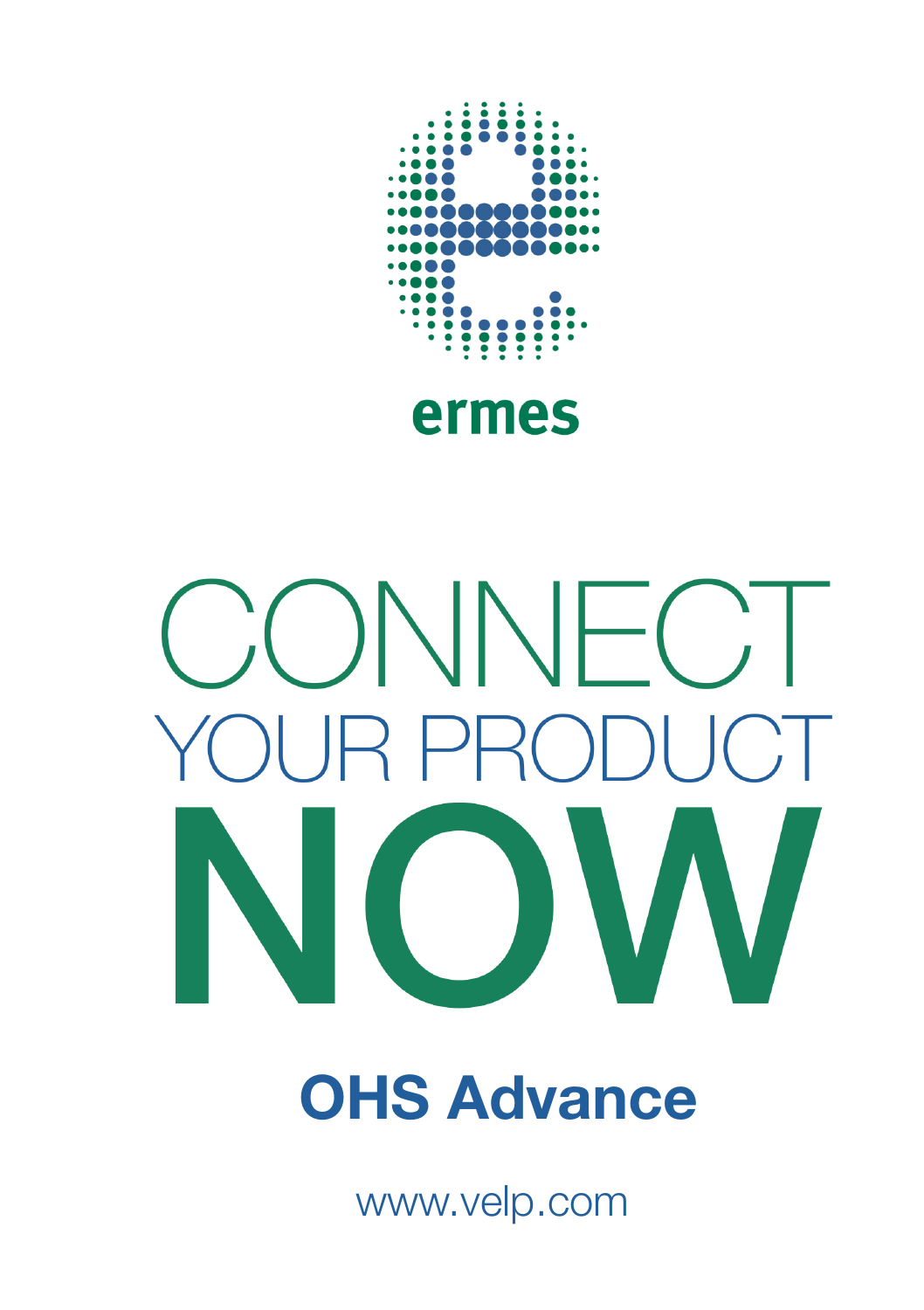## How to Connect to VELP Ermes Platform **OHS Advance**

In order to speed up the connection, be sure to get in contact with your IT specialist to get all your laboratory Wi-Fi connection details.

**Requirements:**

- 1. **Device**: PC, Tablet, Smartphone with Wi-Fi connection
- 2. **Browser**: Chrome, Safari, Firefox, Edge, UC browser

#### **FIRST STEP |** ACTIVATE VELP ERMES ACCOUNT

- o Go to [www.velp.com](http://www.velp.com/) through your internet browser.
- o Create Your VELP Account or login if you already have it.
- o Access to your profile page and select "Configure Your VELP Ermes Account". Activate your VELP Ermes account after having accepted Terms and Conditions.
- o You will receive an email containing your ID, Password and a link to proceed to VELP Ermes authentication at the email address that you entered during the registration.
- o At the first login on VELP Ermes platform a new password will be requested: *remember to change it!*

#### **SECOND STEP |** CONNECT TO YOUR WIFI NETWORK

- o Turn on your OHS Advance
	- **A.** Press the menu key
	- **B.** Rotate the knob to select Set-up and press the knob
	- **C.** Rotate the knob to select Wi-Fi and press the knob
	- **D.** Rotate the knob to select AP and press the knob to confirm (see chapter 7.5)



- $\circ$  From you device select the OHS\_(serial number) available on the Wi-Fi list, in order to connect the instrument.
- o Open a browser from your device (PC, tablet, smartphone), enter 192.168.240.1 address. Use **admin** as username and password. Set the parameters required to connect the instrument to your Wi-Fi and select Push to confirm. **As Passkey, insert: velp**

**EXAMPLE:**

**Insert PassKey:** velp

**WiFi Name:** (your WiFi name)**\***

**WiFi Password:** (your WiFi password)**\***

**Choose Auth:** Wpa & WPA2 Personal

Select **Push** to confirm and wait until the "This site can't be reached" appears on your screen.

**\***If necessary, please contact your IT administrator.



#### **Elevating laboratories to the cloud**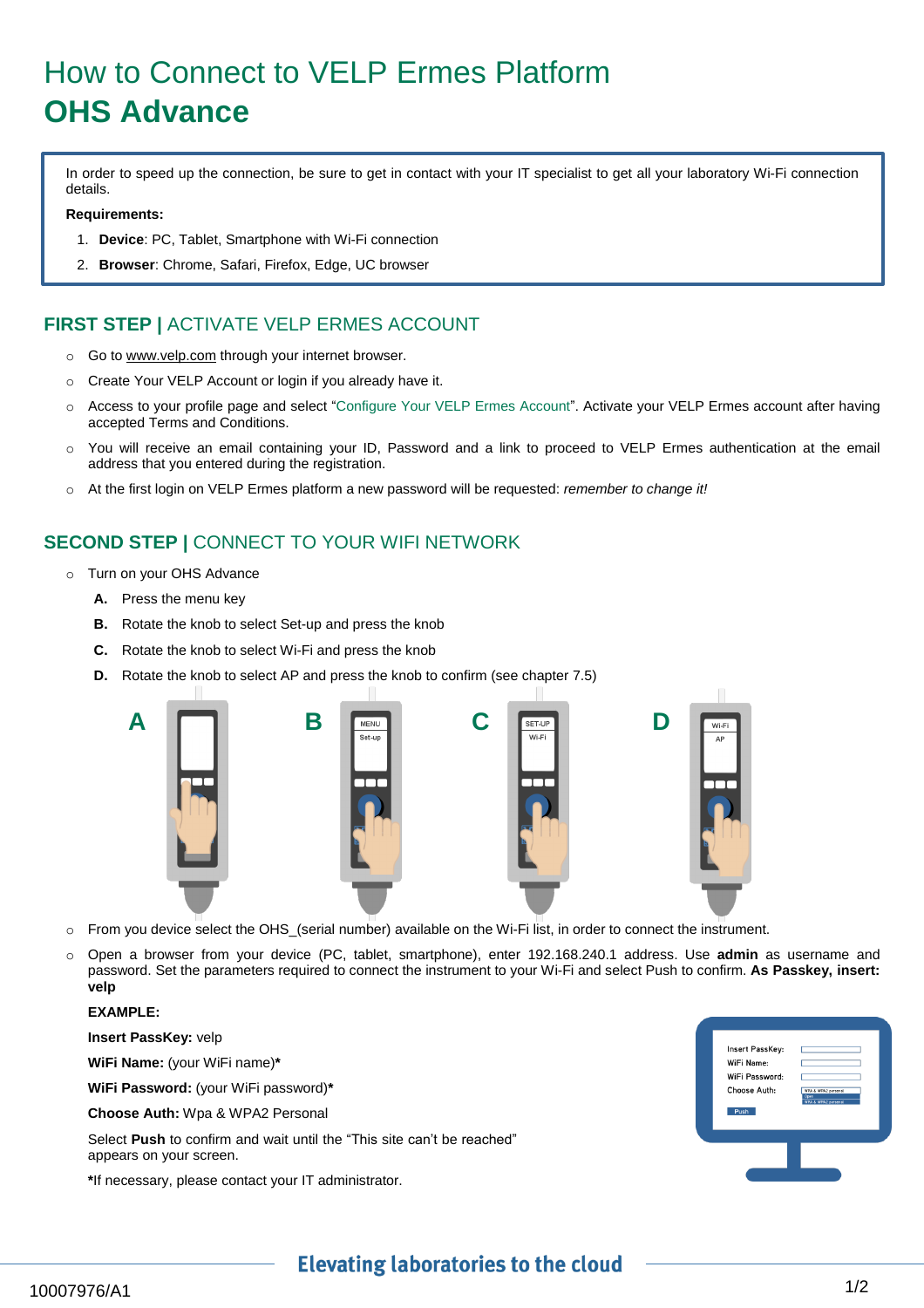

#### **THIRD STEP |** REGISTRATION ON VELP ERMES PLATFORM



Press the menu key and rotate the knob to select Service

**D**



From Service menu select ERMES.

**E**



On the display you will see OTC and  $\mu$ <sup>"</sup>- - - -  $\mu$ <sup>"</sup>.



Login on VELP Ermes with your ID and Password received by email, and select "Device Registration".



Enter the OHS Advance product code (you can find these information on the silver label on the back of it), serial number and purchase date. Press Next.

**H**



On the display of OHS Advance will appear a One Time Code (OTC) of four digits. Enter this number, Press Next and wait for connection.

**I**



Give a name to your OHS Advance and enter the address where your instrument is located. Press Next



Assign your OHS Advance to a laboratory or create a new one selecting "Laboratory Management".



Now from "Instruments" you can monitor and control your connected OHS Advance.